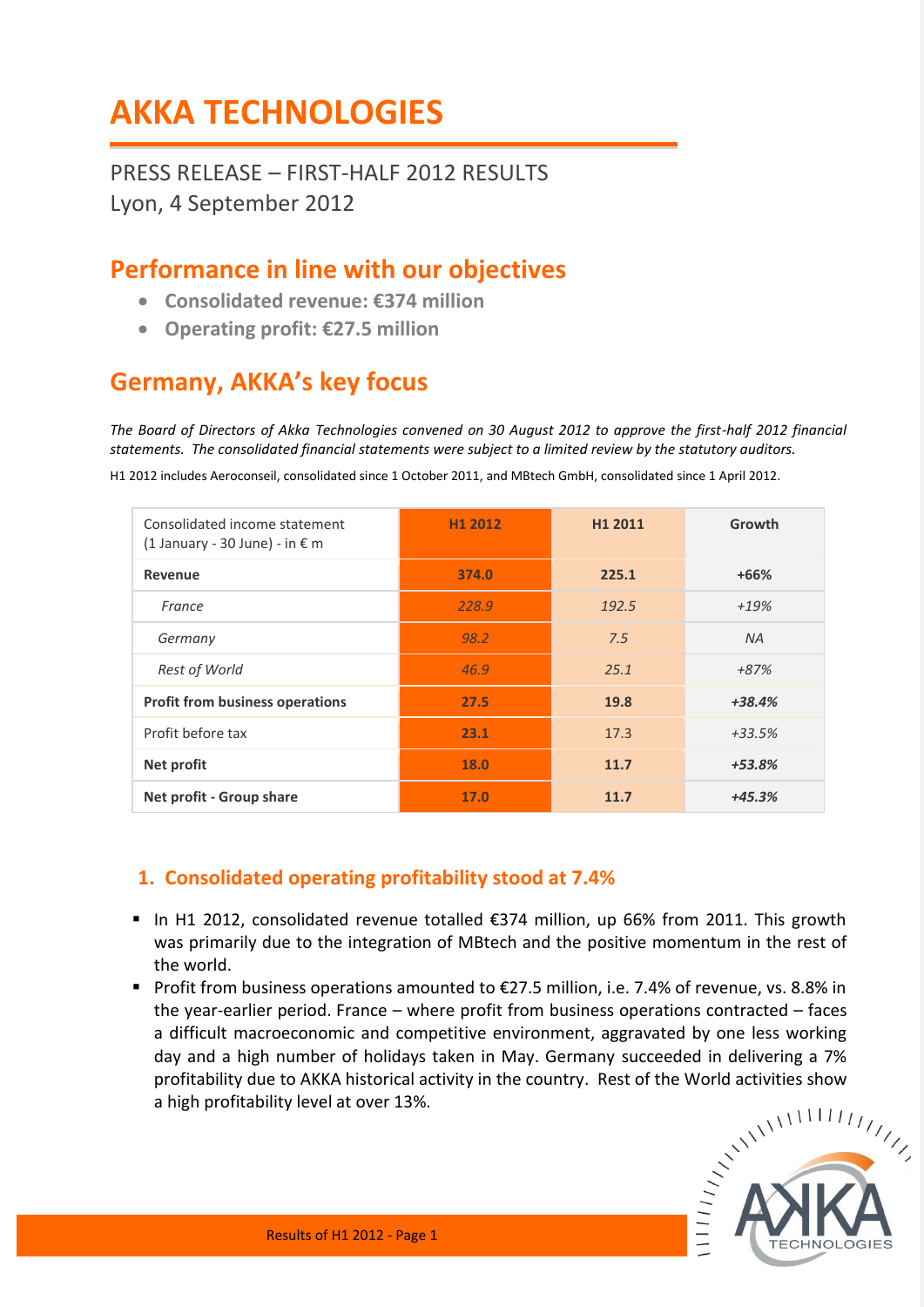- Net profit margins totalled 4.8% vs. 5.2% in H1 2011, including financial debt costs of  $\epsilon$ 2.3 million and tax expenses of €5 million.
- The Group share of consolidated net profit was €17.0 million including, for the first time, non-controlling interests of €1.1 million.
- Following the acquisition of MBtech, the Group's financial structure is sound, with a gearing ratio of 53% which will be reduced to around 25% by the end of the financial year.

| Income statement* - in $\epsilon$ m<br>* Unaudited | H <sub>1</sub> 2012<br><b>Pro forma</b> | H <sub>1</sub> 2011 |
|----------------------------------------------------|-----------------------------------------|---------------------|
| Revenue                                            | 471.7                                   | 225.1               |
| <b>Profit from business operations</b>             | 30.6                                    | 19.8                |
| Net profit - Group share                           | 18.2                                    | 11.7                |

### **2. Pro forma, 51% of revenue achieved outside of France**

- Pro forma revenue totalled  $\epsilon$ 471.7 million. Akka Technologies now generates 49% of its revenue in France, 39% in Germany and 12% in the rest of the world. The mobility sector represents 83% of its total business.
- Net profit from business operations and the Group share of net profit represented 6.5% and 3.9% of revenue respectively.
- Improvements to productivity and to profitability are currently underway at MBtech in order to bring profitability to a normative level. The remarkable work already achieved by the staff ensures this integration progresses efficiently.

#### **3. In the medium-term, the international expansion remains the strategic focus**

- In France, enhanced by our strengths in the aeronautics, rail, energy and automotive sectors, we will adjust our positioning to provide the Group a strong and balanced basis.
- In Germany, our long-term goal is to double revenue by developing our solutions for customers other than Daimler and by diversifying into the aeronautics and rail sectors.
- In the Rest of the World, the Groupwill pursue its development in order to attain critical mass and will strengthen its foothold outside of Europe for future business opportunities.

#### **The leader in France and in Germany. The leader in automotive and aeronautic. AKKA has a unique positioning.**

**More than 10,000 engineers in 23 countries leverage their significant expertise to provide sustainable project solutions and are driven to provide the best service possible to our customers.**